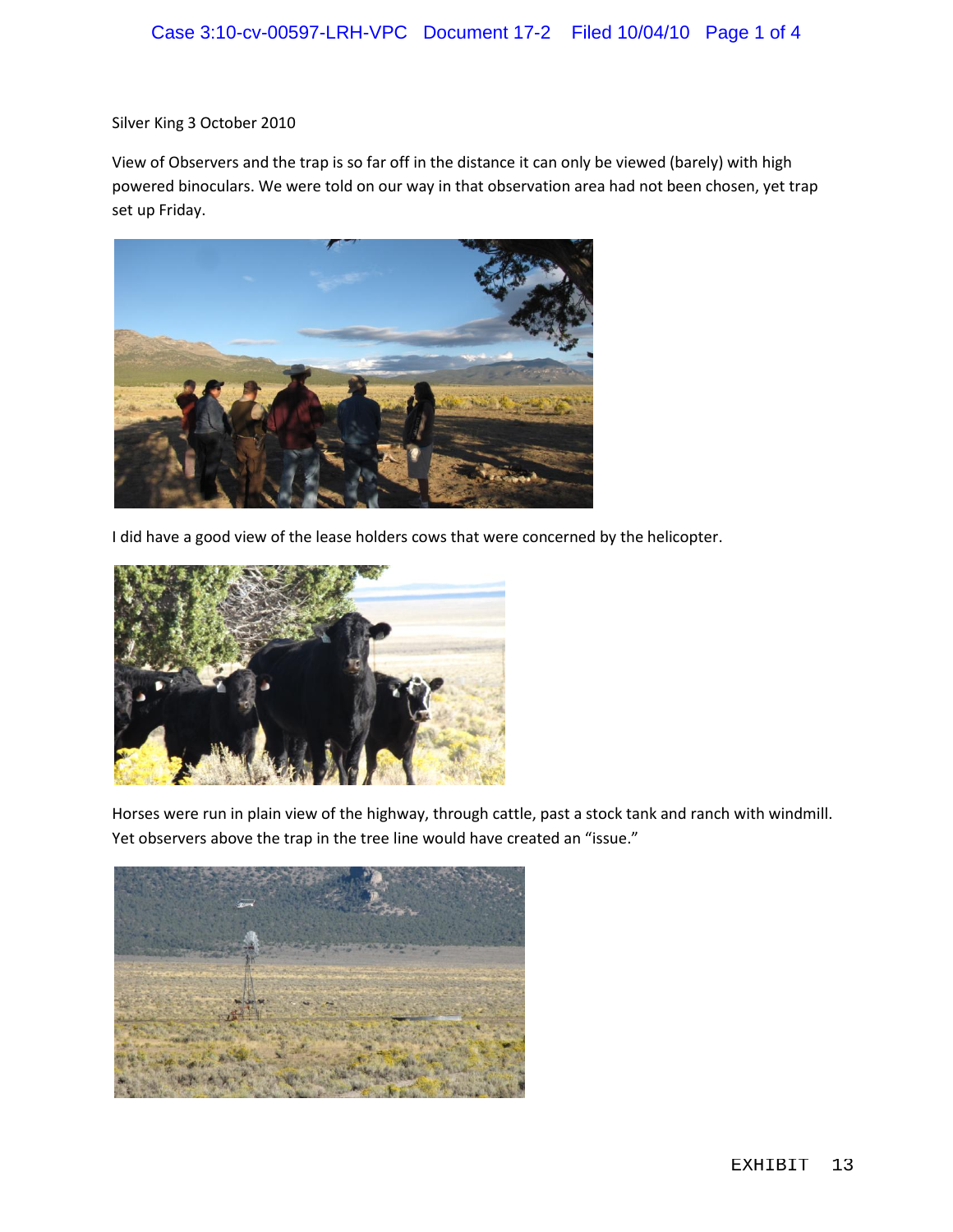At temporary holding our view was the same as before and often obstructed by vehicles.



Horses were held in an alleyway as we were told there were not enough personnel to process. We were told that the next load was on its way. Three stallions and their mares, one with a significant facial injury waited 5 hours in the crowded alley with no attempt to sort or treat the wound, no water available. One observer became so distressed she had to leave.

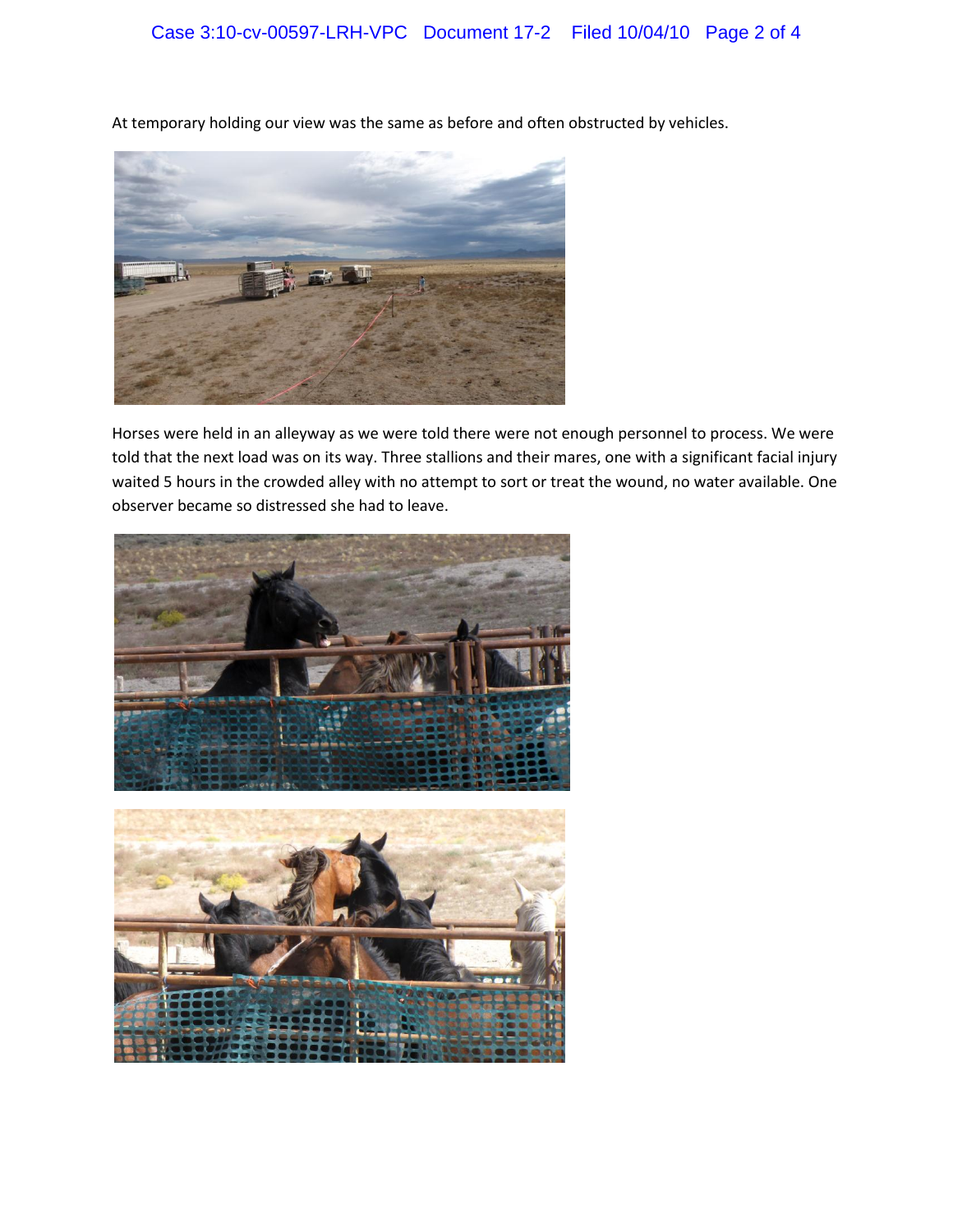

About a half an hour prior to the arrival of the next shipment the same three personnel present the entire day treated and sorted.



The load arrived with foals that had stood on a trailer for 5 hours (some as long as 7 hours from their mothers). The doorway had a significant gap that had potential for serious injury.